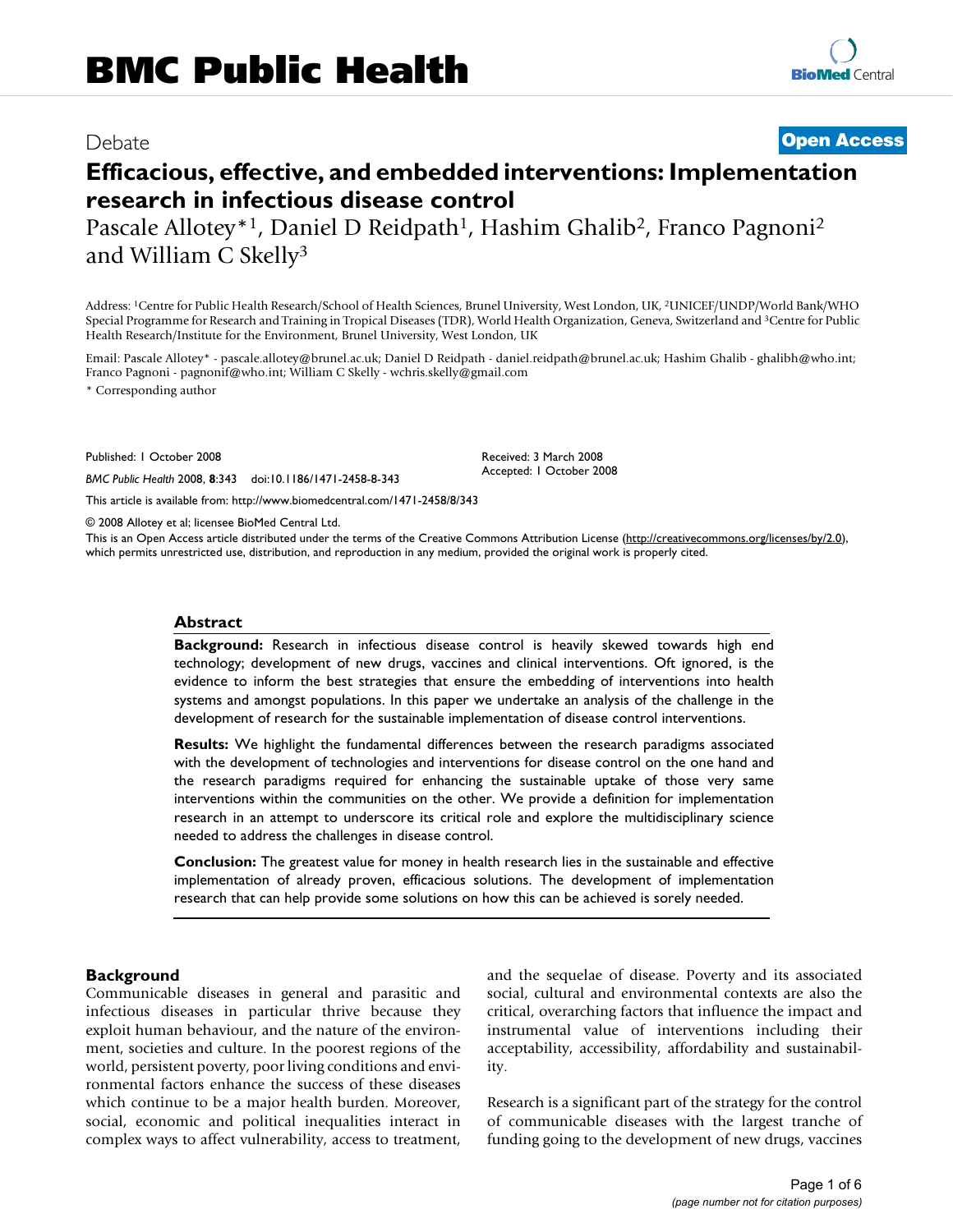and clinical interventions. Success, particularly in drug and vaccine development, is unfortunately slow and failure is expensive [1]. Nonetheless, high-end technology continues to capture the imagination of funding bodies, in part because it is based on methodologies that are 'tried and true', including established research tools to demonstrate efficacy and the econometric techniques of cost effectiveness. It is also an area of investment that holds potential for direct economic return based on the sale of the developments [2]. However, at least as critical in the product development cycle (see figure 1) is the step, often ignored in public health, that lies between the ascertainment of effectiveness and the final sustained adoption of an intervention [3-5]. This is underscored by the fact that interventions currently exist for many high burden diseases but the conditions persist because of a failure in the uptake of the interventions by the communities that most need them. Indeed we would argue that even a single iteration of the product development cycle is not complete until (i) it has been scaled up to the end users and (ii) there is a further opportunity to contribute to ongoing product developments.

In this paper, we present an analysis of the challenges posed by those less well developed segments of the development cycle; the research for sustainable implementation of disease control interventions. We highlight the fundamental differences between the research paradigms associated with the development of technologies and interventions for disease control on the one hand, and the research paradigms required for enhancing the sustainable uptake of those very same interventions on the other. We provide a definition for implementation research in an attempt to emphasize its critical role and highlight the multidisciplinary science needed to address the challenges in disease control. We conclude by noting some key areas for attention.

#### *Product development, efficacy and effectiveness: Analyses in isolation*

Science has traditionally been seen to advance in virtue of our ability to make inferences about causal relationships once extraneous, associated factors have been taken into account. The strongest, most persuasive evidence of a causal relationship comes from experiments in which most factors are held constant, and only those few factors

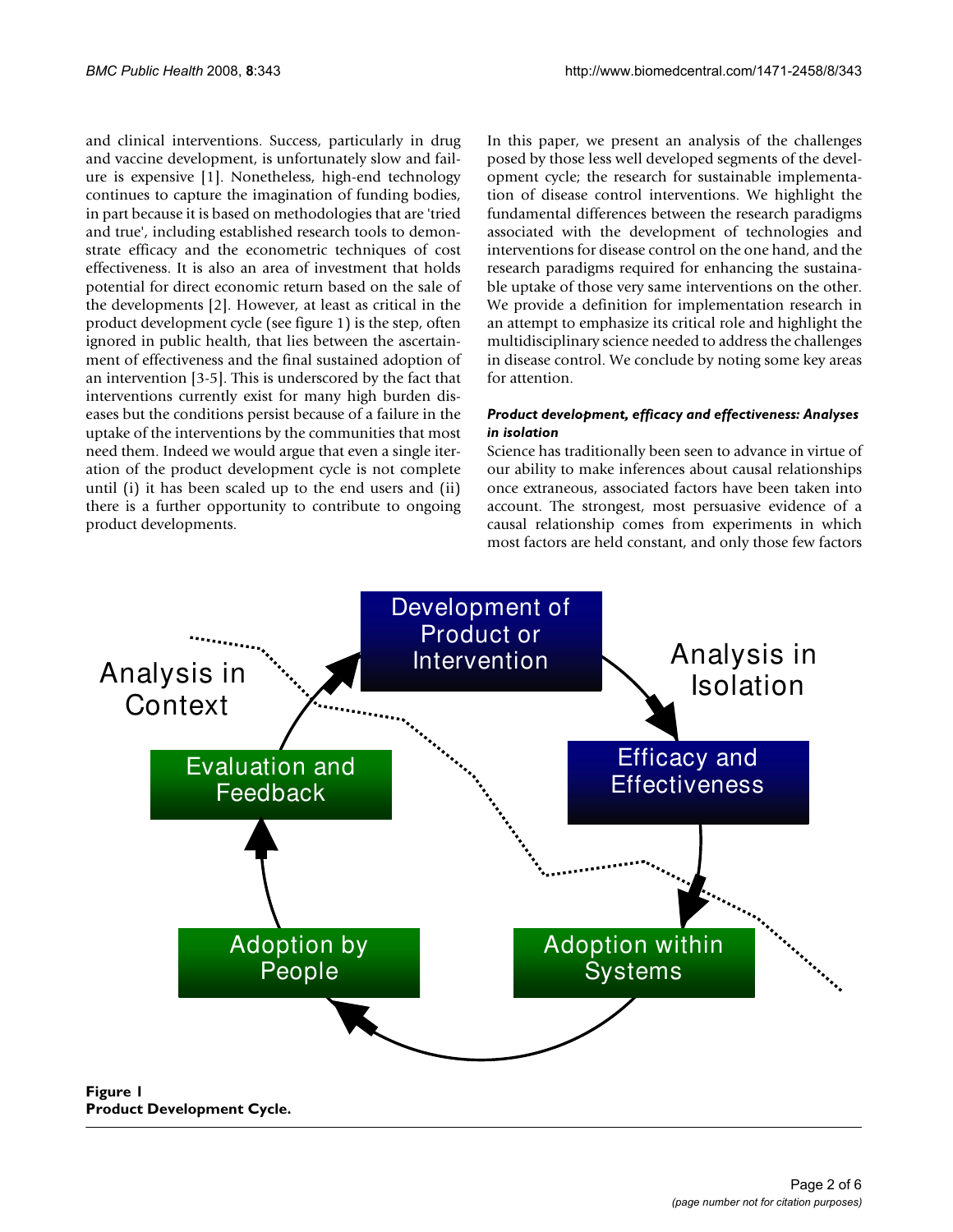under investigation for their causal properties are isolated and systematically manipulated. At one end of the health technologies development spectrum, researchers have almost complete control over the experimental environment by creating the "ideal conditions" in which to establish a cause-effect relationship. As the drug or product progresses into human trials, researchers forsake more and more physical control of the experimental environment for statistical control. The intention however, remains constant; to be in a position to analyze the causal effect of the factors of interest (the intervention) in isolation from the effects of any extraneous factors. This principle of analysis in isolation underlies the methodology for clinical trials to determine the efficacy of treatments, cures and preventive measures for disease control.

Once the *efficacy* of an intervention is established, the focus of research shifts to *effectiveness*: the causal relationship between the intervention and the outcome in humans in routine clinical care. The principle of analysis in isolation remains, although the researchers' capacity to actually ensure it decreases.

Unfortunately, knowing that a treatment is effective in routine clinical care is still insufficient, particularly in resource poor settings. The goal for rolling out treatments for infectious and parasitic disease control programs must be the sustainable adoption of the intervention by the health systems and the target population, and not simply the establishment of effectiveness in a monitored clinical population. In other words, an intervention must become *embedded;* firmly integrated as part of the health system and the health culture of the disease endemic setting. It must be available, acceptable, accessible and affordable to those who need it; used appropriately, and become a part of the disease prevention, treatment seeking culture. Where relevant, the intervention program must become institutionalised regardless of organisational or political change [6]. Interventions become embedded not by understanding cause-effect relationships in isolation from extraneous factors. Interventions become embedded through the manipulation of these contextual factors that enhance the sustainability, uptake and performance of the intervention. The noise – that is the factors that need to be 'controlled' in efficacy and effectiveness research – thus becomes the signal to be understood in implementation research.

#### *Embedding interventions: Analyses in context*

Understanding the complexity of factors that affect whether efficacious and effective interventions become embedded is a necessary and a critical part of a complete product development cycle. However, this phase of the cycle, which falls under the rubric of 'implementation research', is deplorably underdeveloped in public health.

A major review of implementation research within the context of public policy found that it is considered a well researched and relevant area in disciplines such as politics, public policy and public administration [7]. However publication is so diffuse across disciplines (including health related disciplines) that there is still no coherent body of knowledge or theoretical framework to define it [7]. This is partly due to the lack of a clear definition and operationalisation of implementation research. We define implementation research in this context as:

applied research that aims to develop the critical evidence base that informs the effective, sustained and embedded adoption of interventions by health systems and communities. It deals with the knowledge gap between efficacy, effectiveness and current practice to produce the greatest gains in disease control.

Implementation research involves the systematic and critical investigation and analysis of the dynamic, contextual processes that influence how individuals, populations and health systems change in order to adopt new technologies and interventions. The focus begins conceptually with an intervention which (from efficacy and effectiveness trials) is expected to deliver health gains, and systematically describes and analyses the process and outcomes from pre-intervention to successful adoption or indeed failure of the program, through the development and testing of approaches that support the scale up of disease control programs.

Historically, underutilisation of implementation research in public health arose because (a) the development cycle for parasitic and infection disease interventions typically only included efficacy and effectiveness; (b) implementation research does not have the status of a 'serious' science (marking a dispute over disciplinary boundaries and territory)  $[7]$ ; (c) as a consequence of (a) and (b) when implementation research is deployed, it is on an ad hoc basis and not as part of a coherent strategy for disease control; and (d) as a result of the complex factors that define the reality of embedding interventions, the outcomes can often not be as clearly specified as outcomes resulting from analyses in isolation [6]. Furthermore, implementation research is seen as expensive and therefore does not attract funding and findings are often seen as contextually specific and therefore not generalisable.

#### *Challenges in the development of implementation research for infectious disease control*

There is a growing recognition of the need to move from research to practice in the area of health technologies and clinical guidelines [8,9]. Translational research is a concept similar to implementation research and is used more commonly in the health literature. It is used in the context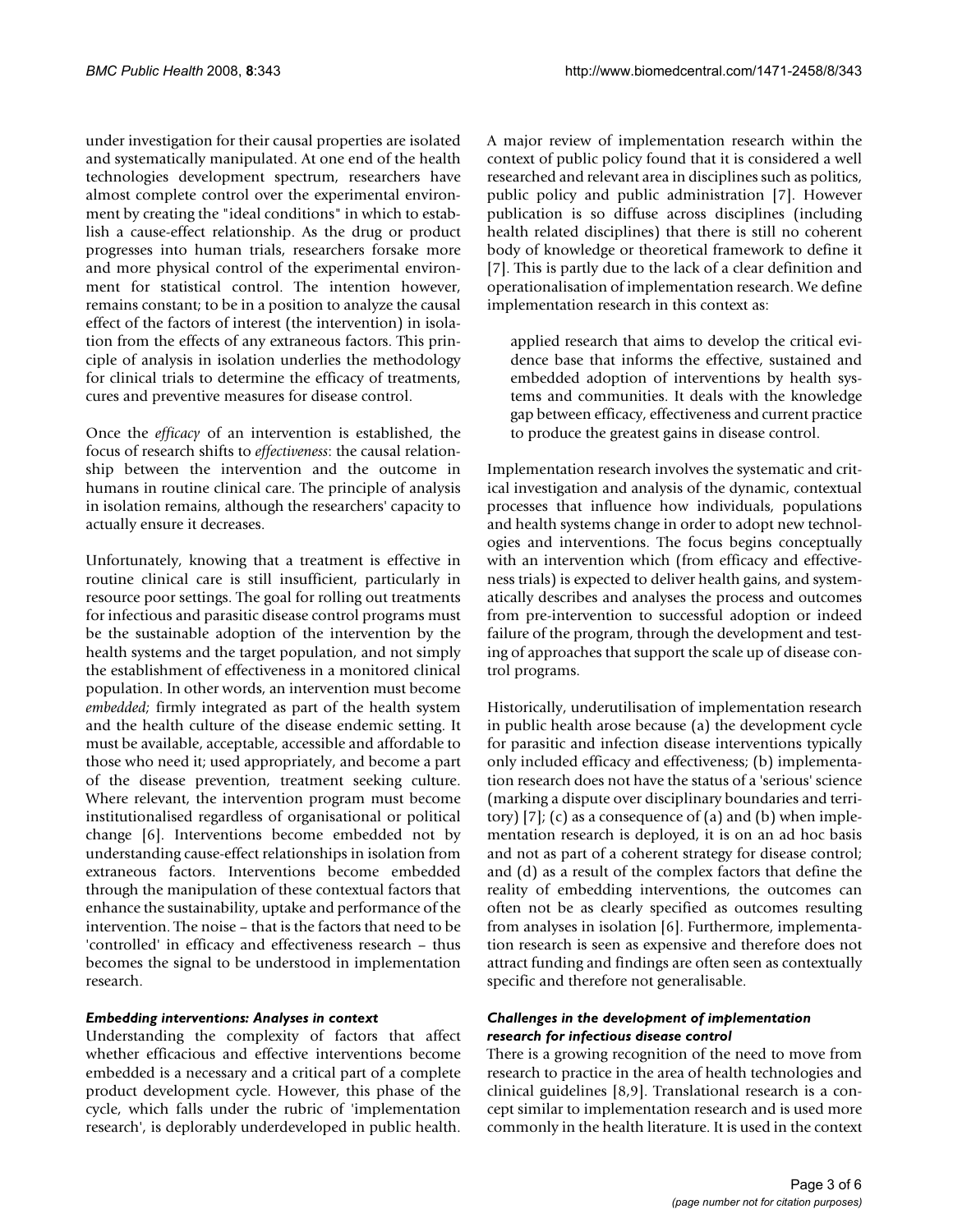of translating basic laboratory based sciences to clinical application (bench to bedside) and in clinical practice guidelines [10]. It has also been used to describe tools for monitoring the process from efficacy to effectiveness trials [11-14]. In the context of resource poor settings, it has been used to describe the scale up of the delivery of treatment to HIV positive patients [15]. Sanders and Haines use the term implementation research and describe it as a subset of health systems research, locating it within the broader framework of evaluation research and focusing on how to promote the uptake and successful execution of evidence-based interventions and policies that have been identified through systematic reviews [5]. Similarly, in the editorial of the inaugural issue of Implementation Science, Eccles describes implementation research as scientific study of methods to promote the systematic uptake of research findings and other evidence-based practices into routine practice, and, hence, to improve the quality and effectiveness of health services and care [16]. While these approaches highlight progress in enhancing the significance of implementation as part of the product development cycle, there remains an almost exclusive focus on effectiveness and therefore on the delivery of personal health services. This focus continues to exclude the complexities of the broader context in dealing with population health and interventions that address access, equity, community engagement, empowerment and participation. They also do not take account of the broader issues of global and national contexts and the influences on policy, logistics of supply, local economies and broader health systems all of which are critical components to ensure embedding. Product developers need to take this seriously, because an effective intervention that cannot become embedded is a waste of resources which are invariably limited.

We would argue that implementation research for parasitic and infectious disease control, involves much more than a form of social or health program evaluation [5,17]. The problem is illustrated with tuberculosis control. The directly observed therapy, short-course (DOTS) strategy has been the key intervention for tuberculosis control promoted by the WHO since 1991. It consists of a package of separate interventions: detection of smear positive pulmonary tuberculosis, directly observed chemothearapy, guaranteed drug supply and a tracking of compliance and outcomes.

It is a vertical program with a single disease focus which should make it amenable to analysis in isolation. However, like many public health interventions, it is also a complex intervention because it relies on more than one "technology" each with a different set of extraneous variables and each introduced at different points in time by different sectors of the health system. It involves the willingness and ability of governments to adopt the policy recommendations, which in turn depend on, amongst other things, a range of political and economic factors. It involves the existence of a functioning health system which means human and physical infrastructure, a guaranteed supply chain of diagnosistics and treatment, a workforce able to undertake surveillance and service provision based on recommended guidelines, a regulation of the private sector should they be involved in the national health system and so on. There are also issues of access for the target population that include physical, geographic, social, cultural, economic factors that may enhance or impede their ability to actively seek diagnosis and treatment. Evaluation of the outcomes based on the standard measures is therefore difficult and despite being one of the longest running interventions in global health, there is no definitive data on the effectiveness of DOTS as an intervention [18]. More specifically, in the absence of the implementation research data and an analysis of the process [19], tuberculosis remains a major burden and further advances in the control effort are constrained.

Guldbransoon (2008) offers a framework for exploring the implementation process. The key concepts suggested are the intervention or product; the decision to adopt the product (for our purposes the policy development process); the planning toward the change and integration which also requires an analysis of resources; the change, signifying an increase in the level of knowledge, and a change in organisational capacity and finally an integration and institutionalisation of the intervention [p14]. Other models and frameworks exist [20] but these have been developed largely on the basis of single interventions. The area clearly needs major inputs to determine how to apply lessons across contexts [21].

Implementation research provides fertile ground for the development of interdisciplinary science across several disciplines of applied social sciences in public health. Borrowing from these multidisciplinary approaches, implementation research involves multiple methods: multilevel case studies on the feasibility of implementation, cultural and social relations in the community; appropriate targeting of limited resources, practice and policy factors, external influences, other health, social and development priorities, and monitoring and evaluation of processes and economic drivers. It also involves the analysis of intra-governmental issues around power and responsibility, as well as the relationships between government and non-government agencies and donors. These describe what should be a seamless link between research and control programmes.

The need for interdisciplinary approaches in implementation research is illustrated in a number of the successes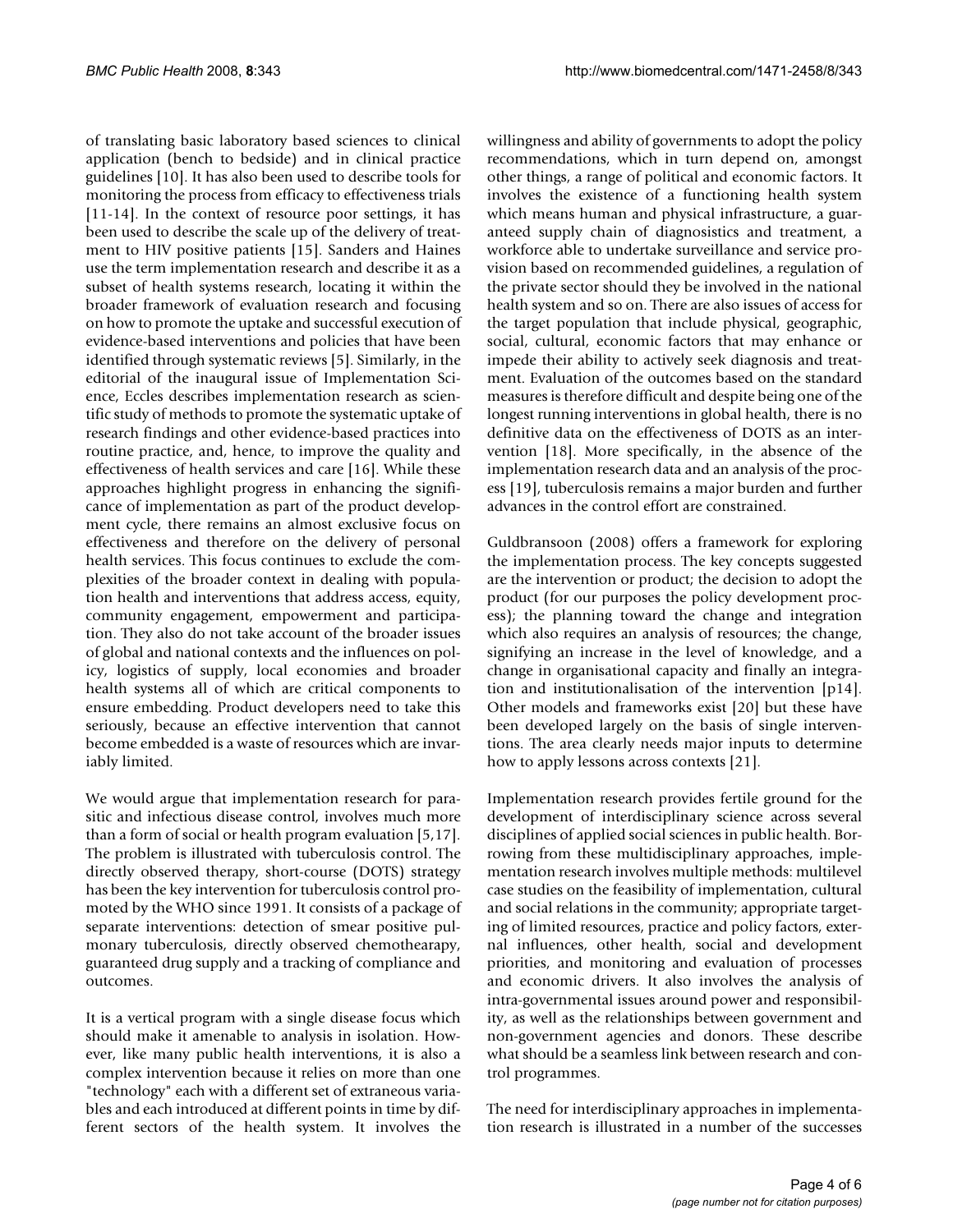and failures of tropical disease control programs. The efficacy and effectiveness of insecticide impregnated bed nets and curtains are a case in point. Phase III clinical trials in the early 1990s in "community health laboratories" demonstrated success in reducing mortality from malaria and morbidity and from a number of other vector borne conditions [22-24]. Ongoing monitoring also showed that the 17% reduction in mortality persisted in controlled communities seven years after the introduction of the intervention [25]. However, embedding insecticide impregnated bed nets and curtains outside these clinical trials sites continues to meet with only limited success [26].

Anthropological research has highlighted the social, economic and cultural constraints on bed net usage that is so important to sustainable uptake in the broader community [27]. From the disciplinary perspective of health economics research, the critical need to understand and account for contextual factors in bed-net uptake is highlighted through studies in health financing, cost effectiveness [28] and willingness-to-pay [29].

Health psychology and health promotion approaches have been used to influence factors that enhance the acceptability of interventions through social marketing [30]. Involving communities in decision making, again through the use of a range of social research methods, has been important in the implementation of home management of malaria in children. In a project that involved mothers in the design of medication packs appropriate to the literacy level of women in the community, for instance, Chinibua et al found that they were able to overcome the ongoing problem of compliance [31]. Working with communities has also been a key factor in the successful fight against river blindness.

#### **Discussion**

The need for implementation research has been recognized [5,32-34] although the explicit support in global health has been slow and there has been limited engagement with product developers. Limited ad hoc funding is often provided for social science components of research and disease control programs, but these are inevitably as adjunct research to the "more serious" effectiveness research. While this may be useful for specific cases, the ultimate goal of implementation research needs to be the development of an evidence base which would allow some generalization beyond individual communities and enable predictions to be made about how well interventions would be embedded given particular conditions. The science of implementation research needs to be developed as an integrated package that promotes engagement between researchers in product development and the social scientists, disease control personnel and communities that will benefit from the interventions.

Development of capacity in this area has to be a critical component of the renewed commitment to tackle neglected parasitic and infectious diseases. The Special Programme for Research and Training in Tropical Diseases (TDR) has supported the development of training at different levels of capacity [35] in Ghana and Kenya to enable researchers from endemic countries to develop not only the theoretical and research skills required in implementation research, but also the leadership abilities to address an area that is inherently political and challenging (not least because of demarcation and guild motivated disputes between disciplines). These programs are further supported by short courses to train field researchers and the potential future workforce in implementation research.

#### **Conclusion**

The benchmark statement of the Declaration of Alma Ata provides a cogent argument for evidence based solutions that are practical, socially acceptable, accessible, and available at a cost that is sustainable. A commitment to alleviating the burden of parasitic and infectious diseases in resource poor settings is incomplete if it is does not close the product development cycle, from the basic sciences to the embedding of interventions. The greatest value for money in health research lies in the sustainable and effective implementation of already proven, efficacious solutions and less in the development of new tools and products for which the implementation research remains to be done. The development of the research that can help provide some solutions on how this can be achieved is sorely needed [21].

#### **Competing interests**

The authors declare that they have no competing interests.

### **Authors' contributions**

PA led on the conceptualisation and writing of this paper. DDR, HG, FP, WCS, all contributed to the writing and editing of this paper.

#### **Acknowledgements**

The project for the development of higher degree programs in implementation research involved discussions with Margaret Gyapong, Irene Agyepong, Matilda Pappoe, W. Onyango-Ouma, Isaac Nyamongo, Jens Aagaard-Hansen, Steven Wayling, Johannes Sommerfeld, Halima Mwenesi Abdullah, Mamadou Konate, Prof Ofosu-Armaah, John Gyapong, Aka Kouamé, Peter Wanyande, Simiyu Wandibba, Salome Bukachi, Jared M. Siso, Yaa Peprah Amekudzi, Iddrisu Mumuni, Wilfred Subbo, Geoffrey Kaman, Elizabeth Kimani, William Okedi, Mercy Ackumey, Said Al-Hussein, Emmanuel Asampong, Sheila Dey, Hengjin Dong, Hebe Gouda, Suzette Heald, Cecil Helman,, Melissa Parker, Subhash Pokhrel, Mitchell Weiss, Di McIntyre, Holly Ann Williams, Caroline Jones and Susan Rifkin. We would also like to acknowledge the institutional administrative support from Teresa Waller